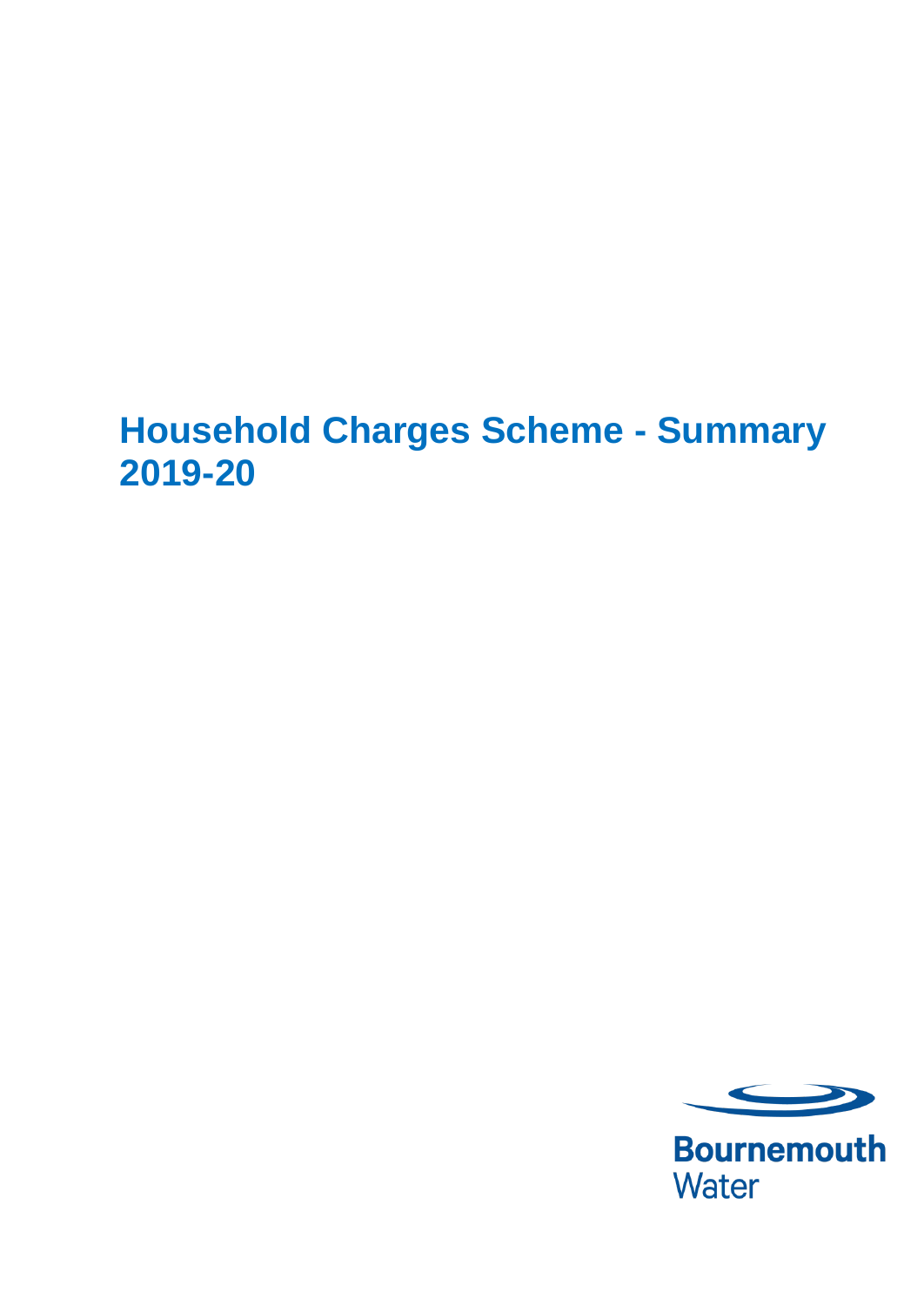## **SECTION 1 - TABLE OF CHARGES FOR CUSTOMERS 2019/20**

**The following table contains the tariffs and charges for Domestic customers who receive a water service from Bournemouth Water. Further details of these charges can be found in Appendix II.**

| <b>Description of Charge</b>         |                                                                                                                                                                                                            | <b>Charge 2019/20</b><br>£ (excluding VAT)             |  |  |  |
|--------------------------------------|------------------------------------------------------------------------------------------------------------------------------------------------------------------------------------------------------------|--------------------------------------------------------|--|--|--|
|                                      | <b>Unmetered Domestic Water Tariff</b>                                                                                                                                                                     |                                                        |  |  |  |
|                                      | 1. Standing charge:                                                                                                                                                                                        | 26.30                                                  |  |  |  |
|                                      | 2. Rateable value charge (per £ RV)                                                                                                                                                                        | 0.6881                                                 |  |  |  |
| Other unmetered water charges        |                                                                                                                                                                                                            |                                                        |  |  |  |
| 1.                                   | Unmetered watering points                                                                                                                                                                                  | 74.84                                                  |  |  |  |
| 2.                                   | Unmetered swimming pools                                                                                                                                                                                   | 60.06                                                  |  |  |  |
| <b>Assessed meter charges</b>        |                                                                                                                                                                                                            |                                                        |  |  |  |
|                                      | 1. Standing charge:                                                                                                                                                                                        | 26.30                                                  |  |  |  |
|                                      | 2. Assessed Charge per cubic metre (Estimated use in cubic metres)<br>One person (60)<br>Two person (110)<br>Three person (150)<br>Four person (180)<br>Five person (200)<br>Each additional occupant (20) | 64.86<br>118.91<br>162.15<br>194.58<br>216.20<br>21.62 |  |  |  |
| <b>Metered Domestic Water Tariff</b> |                                                                                                                                                                                                            |                                                        |  |  |  |
|                                      | 1. Standing charge:                                                                                                                                                                                        | 26.30                                                  |  |  |  |
| 2.                                   | Consumption charge (per cubic metre)                                                                                                                                                                       | 1.0810                                                 |  |  |  |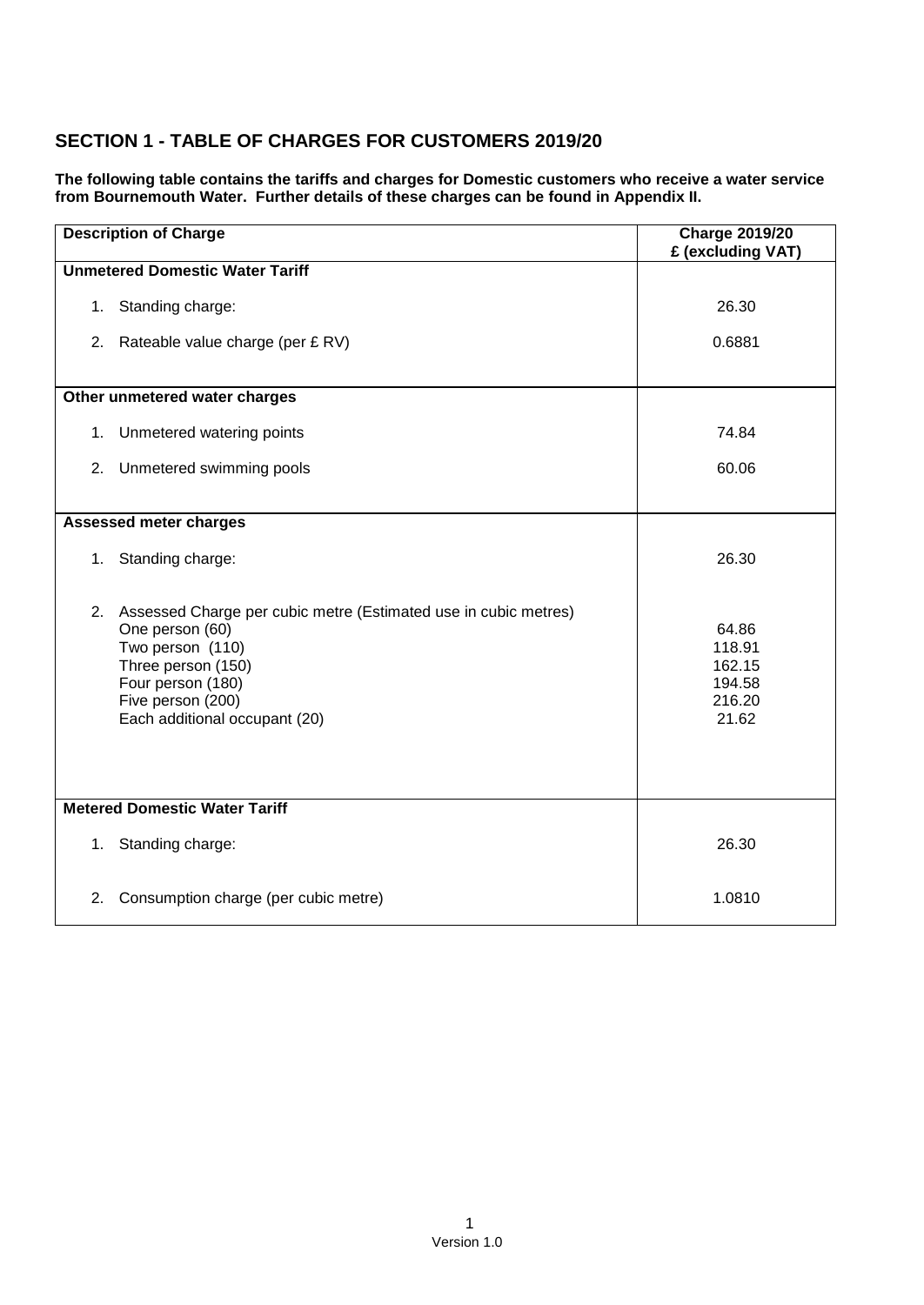## **SECTION 2 – TABLE OF CHARGES – SUPPORT TARIFFS 2019/20**

**The following table contains the tariffs and charges for Domestic customers who are on either the WaterCare or WaterSure tariff. Further details of these charges can be found in Appendix II.**

| <b>Description of Charge</b>                                                                                                                                                                                                                                                                   |                                   | <b>Charge 2019/20</b><br>£ (excluding VAT)            |                                                       |
|------------------------------------------------------------------------------------------------------------------------------------------------------------------------------------------------------------------------------------------------------------------------------------------------|-----------------------------------|-------------------------------------------------------|-------------------------------------------------------|
| <b>Unmetered Domestic Water Tariff</b>                                                                                                                                                                                                                                                         |                                   |                                                       |                                                       |
| 1. WaterCare Tariff Assessed Charge Band 1: 2: 3<br>One Person Assessed Charge (est use 60m <sup>3</sup> )<br>Two Person Assessed Charge (est use 110m <sup>3</sup> )<br>Three person Assessed Charge (est use 150m <sup>3</sup> )<br>Four Person Assessed Charge (est use 180m <sup>3</sup> ) | 45.58<br>72.61<br>94.23<br>110.44 | $\overline{2}$<br>68.37<br>108.91<br>141.34<br>165.66 | $\overline{3}$<br>77.49<br>123.43<br>160.18<br>187.75 |
| Five Person Assessed Charge (est use 200m <sup>3</sup> )                                                                                                                                                                                                                                       | 121.25                            | 181.88                                                | 206.13                                                |
| Each additional occupant (est use $20m^3$ )                                                                                                                                                                                                                                                    | 10.81                             | 16.22                                                 | 18.38                                                 |
| <b>Metered Domestic Water Tariff</b>                                                                                                                                                                                                                                                           |                                   |                                                       |                                                       |
| WaterCare Tariff (Fixed charge)<br>1.<br>WaterCare Band 1<br>WaterCare Band 2<br>WaterCare Band 3                                                                                                                                                                                              |                                   | 13.15<br>19.73<br>22.36                               |                                                       |
| WaterCare Tariff Volume charge (per cubic metre)<br>2.<br>WaterCare Band 1<br>WaterCare Band 2<br>WaterCare Band 3                                                                                                                                                                             |                                   | 0.5405<br>0.8108<br>0.9189                            |                                                       |
| 3.<br>WaterSure Tariff annual charge                                                                                                                                                                                                                                                           |                                   | 143.99                                                |                                                       |